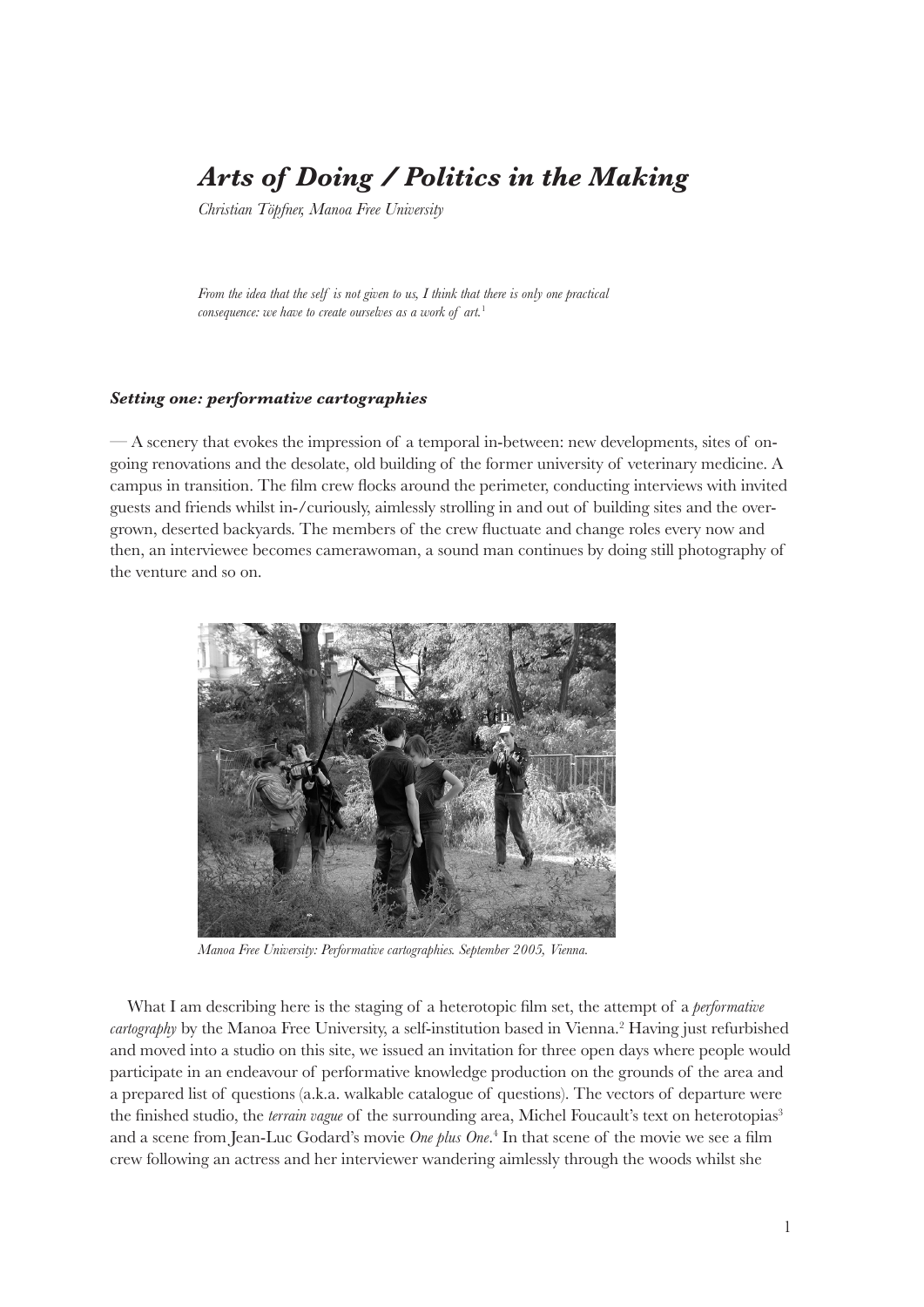hesitantly answers only yes or no to multifaceted political questions of the movie's time (1968). This scene was restaged with changing roles, a prepared set of questions<sup>5</sup> and performed on the shared transitional territory of educational (self-)institutions. Framing the situation by re-enacting a scene from Godard's *One Plus One* opened up several lines of flight for us, several possible movements and navigations through the *terrain vague* of the real space and the spaces opened up by the body of questions. This way the setting came to be a performative event, some subject positions took on rather pre-scripted roles whilst others were offered to throw themselves into an empirical mode of becoming. This is probably where references to the concept of heterotopias comes into play, by constructing a temporary time–space configuration in which the participants/voyageurs are asked to work on and experience ways of doing and thinking in a different way. Opening up such a heterotopic space seems to us as an inherently political gesture as it connects performative subject constitution to potentials of political change.

— One of the subjective affects that many of us shared in the aftermath of *performative cartographies* was a certain discomfort with the interview situations, specifically about the binary way answers had to be given. The situation generated a certain tension by forcing one to only give yes/no answers to a set of complex questions. Nonetheless, it felt that there was a productive force behind this constraint of not being allowed to explain one's choice or to take another stance than a purely affirmative or oppositional one. Perhaps this came about by a transitory act of internalisation of the conflict, which urges less to be solved but rather to be acknowledged as such. This experienced uneasiness felt to translate into a point of departure for thought by rendering tangible the discontinuities in one's own reasoning, opening gaps between who we thought we are and who we came to be, between our self-assumed position and the *différance*<sup>6</sup> introduced by the performative event of this specific situation. Tensions in this context can be thought to surface through experimental (re-)staging, when we empirically put constraints on – or more generally: alter – the modes of experience as forms of producing and relating to knowledge. At the same time, the navigation of the *terrain vague* in the sense of both, the scenic area and the narrative *dérive* through dozens of predefined questions, opens up lines of flight that work less by purely playing with constraints than with inconsistent repetitions, via possibilities of resignification and performative slippages. Slippages and discontinuities shift our perception of the world and our perspective on it, they are experiential modes of and starting points for relating to the world otherwise.

— When it comes to the question of discursive framing and conditions of our experiences of such discontinuities, différance, tensions, and so on, asking for their relation to power seems to be not only important but indeed very worthwhile. Turning to Michel Foucault's concept of discourse or Jacques Rancière's term of the distribution of the sensible, both comprehend power not as a monolithic bloc of oppression (e.g. the state apparatus) which forces itself upon its subjects (e.g. the people, citizens). Rather, it is more productive to think of power as a net of relations and as modalities of perception that are rooted and to be maintained deep in the social nexus.<sup>7</sup> It is a form of power that "applies itself to immediate everyday life which categorizes the individual, … a form of power which makes individuals subjects."8 When we then conceive power as at the same time a set of actions upon other actions<sup>9</sup> and as a relational structure which has to be reproduced by its subjects, it becomes clear that power is not at all external from the subject but rather that the subject is the very locus of reproduction of power. Therefore, when it comes to opposition to power it is not so much to be sought after in a direct confrontation with its institutions – the latter could be thought of as crystallisations of power relations over time –, than on the level of its technique, its form.

This is why slogans such as "Power to the people" are inherently misleading as they assume power to be something that can be owned, held and therefore also be taken by (revolutionary)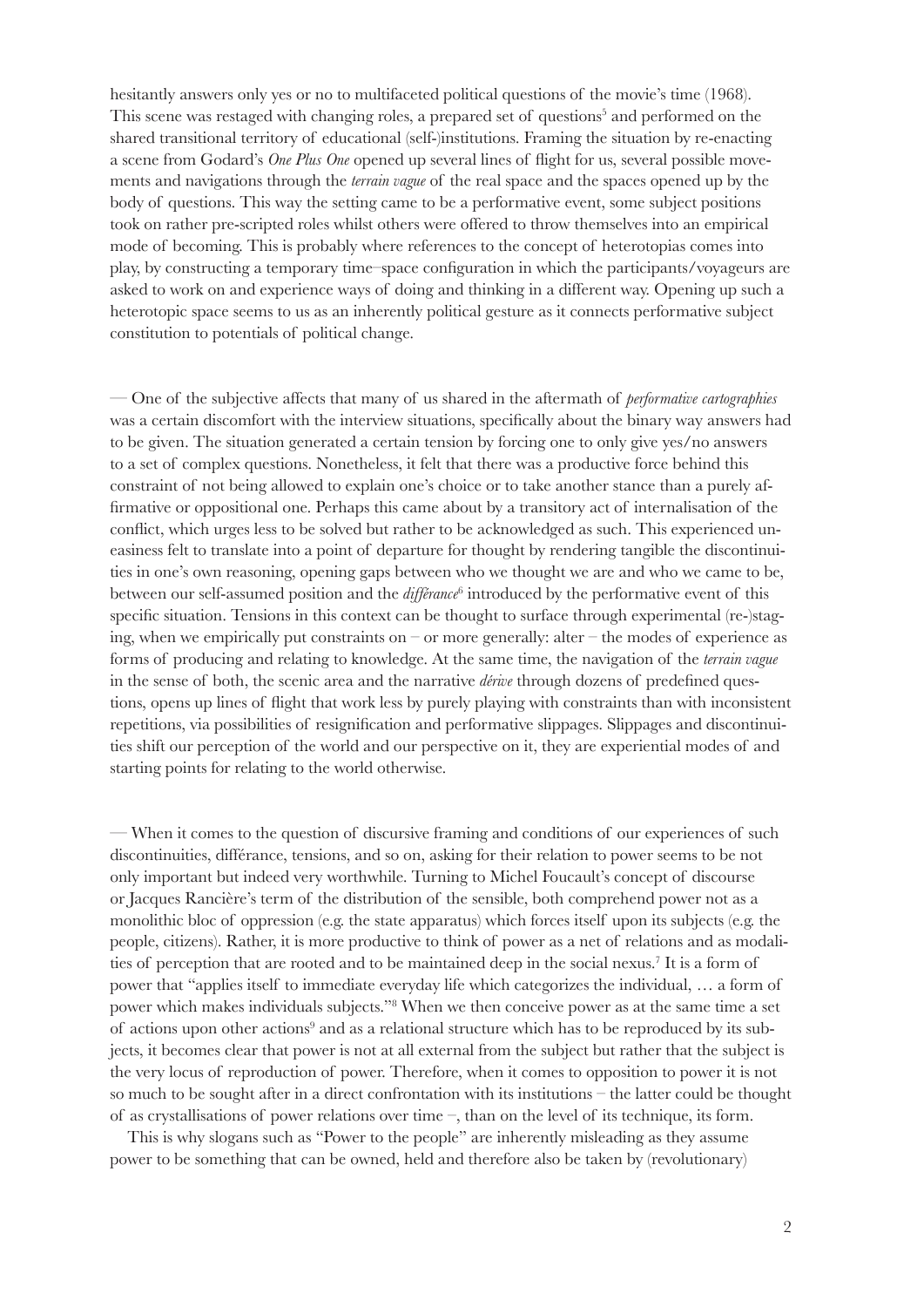struggles and transformations, whereas it is always already embodied in 'the people', the subjects who are at once subjected by power (the condition for becoming subjects in the first place) and constantly reproduce it. Such existing configurations of power have to be incessantly re-produced, re-performed and re-enacted by its subjects along prevailing norms, in creating them afresh by the way things are 'commonly' done and made. As a productive structure of becoming, power depends on repetition, on citation of its established norms and modes of conduct. And it is precisely in the citational act that we find potentials for establishing relations of power in different ways than they were before, even in different ways than we could have intended them to become. By linking repetition with alterity in his notion of *iterability*, <sup>10</sup> Derrida gestures towards ways of resignification, to the inherent mechanism of reconfiguration found in the workings of repetition and citation. This way, the potential for resignification of existing power structures can be seen to lie at the very heart of reproduction of power.

> *The conclusion would be that the political, ethical, social, philosophical problem of our days is not to try to liberate the individual from the state, and from the state's institutions, but to liberate us both from the state and from the type of individualization which is linked to the state. We have to promote new forms of subjectivity through the refusal of this kind of individuality which has been imposed on us for several centuries.*<sup>11</sup>

## *Setting two: "Does art have anything in particular to do with democracy?"*

— I would like to continue the exploration by taking up the above question that provides the framework of this book. Although I find this question challenging to think about, I would like to give it a different twist, to pose it anew in a different way. My interest is more to take it as starting point to think about aesthetic practices that relate to both (analytical) categories of art and democracy. When we ask about particular relationships between art and democracy, how do we think and relate the terms of 'art' to 'democracy'? Is there not an at least implicit assumption of essential disparity introduced by asking for or constructing relations between these terms? What could be gained when we approach the subject matter less in terms of such an opposition but to think them as relational or as aspects of a more general notion, i.e. aesthetic practice? This is not to say that there are no such categories like 'art' and 'democracy' or that they would have no value at all. On the contrary they are extremely useful as analytic categories, whereas as practices such categories should necessarily be blurred, transgressed or sometimes even disregarded. To nonetheless begin by investigating these terms, I want to problematise first of all the notion of democracy and briefly sketch out its contextual use for the following paragraphs.

To consider democracy in its modern, formal implementation as parliamentary representation (or: the democratic state) would mean to focus mainly on its institutionalised forms, to discuss it as crystallised, frozen forms of power rather than as affective practises and forms of experiences. Such an approach would tell us much about how we are subjected by (disciplinary) institutions, which is indeed an important precondition for discussing political agency in general. What it tells us little about is how to escape precisely such configurations of subjection and ways of doing and making. It seems valuable at this point to consider the following lines by Foucault: "… the state, no more probably today than at any other time at its history, does not have this unity, this individuality, this rigorous functionality, nor, to speak frankly, this importance; maybe, after all, the state is no more than a composite reality and a mythicized abstraction, whose importance is a lot more limited than many of us think."12 Also, democratic practice can be read as turning against itself, when it takes on a consensual operation, which is what Rancière suggests by the term *postdemocracy*, denoting "the paradox that, in the name of democracy, emphasises the consensual practice of effacing the forms of democratic action."13 Consensus, therefore, can be considered as yet another mode of politics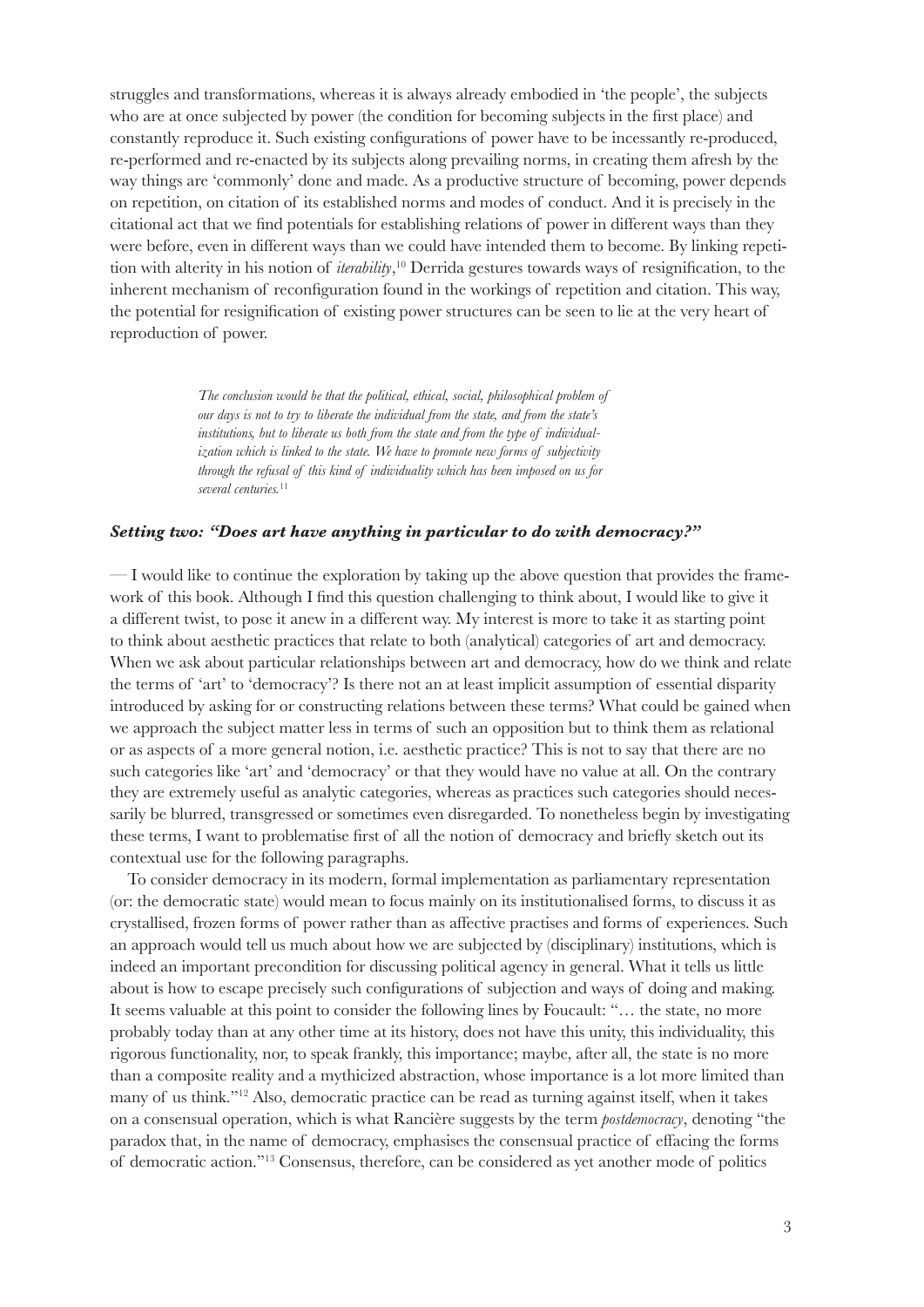that foregrounds stasis instead of becoming. Democracy, read with Rancière, is "less a state of being than an act of contention that implements various forms of dissensus."14 Here, dissensus and disagreement are driving forces of politics, and for Rancière it is democracy that embodies this political gesture of disruption of the common distribution of the bodies as a community,<sup>15</sup> an opposition and disruption of the order that he called elsewhere the police.16

It is in the sense of this democratic impulse as rupture that I would knit together democratic politics and artistic operation into aesthetic practice. Art gains such a political momentum when it introduces discontinuities or tensions in the distribution of the sensible,when it produces fissures in our conceptions of political life and political agency or in modes of subjectivation more generally. Both, art and democratic politics – the distinction here is again understood as an analytic one – seem to enforce an *ethos*, a way of being that finds its empiric setting in aesthetic practise.

> *(…) it turns out that critique is a practice that requires a certain amount of patience in the same way that reading, according to Nietzsche, required that we act a bit more like cows than humans and learn the art of slow rumination.*<sup>17</sup>

— In directing the emphasis away from the dead centres of institutionalised power and towards political practices which put the subject at their centre, I also like to propose a move away from our everyday and by no means less dead and institutionalised forms of practice in which we manifest our relations to the world and ourselves. By that I do not mean to merely suggest another set of rules, routines or behaviours that I consider as – in some dubious way – better than the ones we perceive as constituting the common ways of dealing with the world. Rather, we need at the same time to reject the common sense that governs our lives and to open up a field for investigations into the possibilities of new subjectivities and modes of subjectivation in general as well as uses and practices of democracy in particular. I draw here on Giorigio Agamben's notion of *profanation* – referring to the act of returning what was sacred and religious into the realm of general use – which is not only a dissociation of use from its traditional context but far more an act of playing, of finding new ways of employments for the things and their usages.18 It is the playful, ludic approach of finding new usages which should be stressed here as one possible method of transforming the known ways of doing and making. It promotes an empirical approach to (re-)establish our relations to the world and ourselves. In another twist, we can think this also in the sense of a *perfunctory* stance,<sup>19</sup> which aims at a somehow absent-minded attitude towards things and usages. This way, an attitude that promotes at once a critical distance to democracy's institutionalised forms (a healthy ignorance towards how democracy is usually carried out) and an experimental approach of how to do politics would come close to a notion of democratic politics as an ethical means of becoming.

> *As such, the kind of ethical work that he [Foucault] suggests we engage in is politics, for it is through this work that the largely invisible, silent discourses that form our subjectivity/subjection might be altered.*<sup>20</sup>

— What could now constitute aesthetic practice, this term that I suggest to be a common vector for artistic and political practice? Again, and as the structure of this text so far might suggest, I will not postulate a schema for 'proper' practice but rather draw on a diverse and subjective set of approaches and concepts that refer to a certain *ethos* – in the sense of a way of being – that focus on experimental inventions of a *savoir faire* rather than to adhere to given rules or norms. Therefore my intention is not to conclude this text with an analysis or proposition of what artistic and democratic practices 'are' or should be and how these so defined entities relate to each another. Rather I want to take the impulse of that question as a line of flight to explore artistic-political practices that can be called aesthetic. The focus here shifts away from judgement, from subsuming particulars under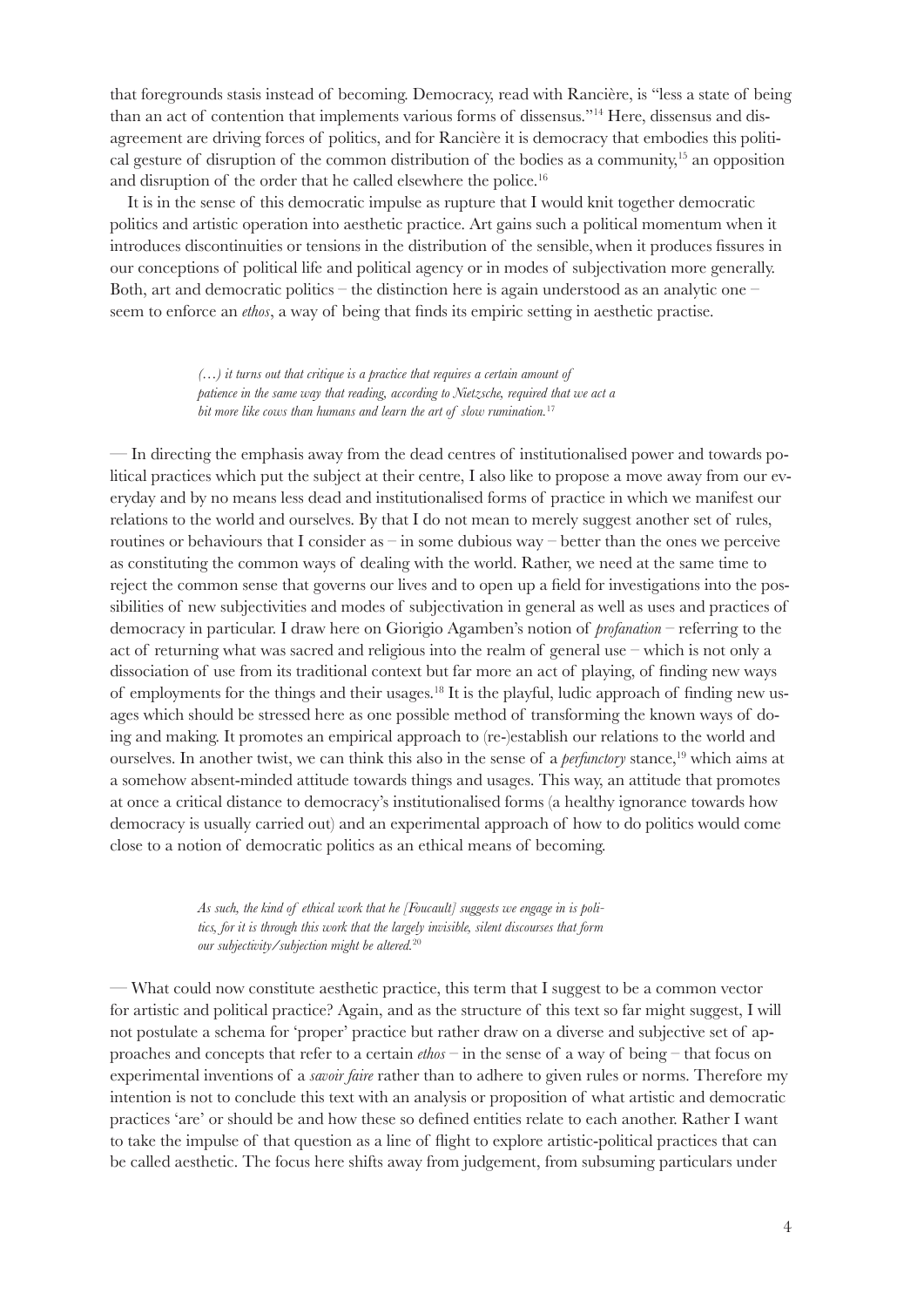already constituted categories – e.g. what can be called art, which practices can be accepted as democratic ones – towards a mode of critique, a "perspective on established and ordering ways of knowing which is not immediately assimilated into that ordering function."21 In this sense critique connects to a reflected non-compliancy, it is at once a rejection of the common ways of doing and making as it is an empirical gesture, a "saying something  $(...)$  in the wondering."<sup>22</sup> The experiment as driven by a wondering manifests a political ethos that, as Foucault puts it, "could be described as a permanent critique of our historical era."23 As an aesthetics of existence, this effort aims at a stylisation of the self in the way that we constantly un- and re-work our relations to the world and to ourselves. Not to align them as closely as possible to whatever predefined schema of subjectivity or given identities but rather to develop a critical, ethical distance to the ways we are made subjects by existing norms, prevailing ways of doing and moral values. Such an ethical questioning necessarily comprises a risk, a risk that comes in the willingness to put one's subject at stake over and over again, to open it to an aesthetics of existence. Or, as Foucault puts it, "… it has to be conceived as an attitude, an ethos, a philosophical life in which the critique of what we are is at one and the same time the historical analysis of the limits that are imposed on us and an experiment with the possibility of going beyond them." 24

## *Notes*

- 1 Michel Foucault: "On the Genealogy of Ethics" in *Ethics: Subjectivity and Truth. Essential Works of Foucault 1954 – 1984, Volume One*. Edited by Paul Rabinow (London: Penguin Books, 2000), p. 262.
- 2 For the notions of self-institution and Free Universities, see the MFU's website: http://manoafreeuniversity.org/about\_engl.html. The project on performative cartographies is documented online: http:// manoafreeuniversity.org/oh\_know!/index.php/PerformativeKartografie, http://manoafreeuniversity.org/ oh\_know!/index.php/WeRunThisxxxxx.
- 3 Michel Foucault: "Of Other Spaces. Heterotopias", (Internet document: http://foucault.info/documents/heteroTopia/foucault.heteroTopia.en.html).
- 4 Jean-Luc Godard: *One Plus One* (UK, 1968).
- 5 The questions could be said to have started with enquiries into one's positioning towards and entanglement with names, places, currents of thoughts, or more generally vectors around which subjects evolve or align themselves to (e.g. "And where were you born: Genua? – Manhattan? – Hollywood? – Neue Mitte? – Alphaville?"). Further on, the questionnaire continued to loosely interweave and (dis-)associate issues around subject positions and their formation, political agency, forms of (dis-)organisation, capitalism (e.g. "Do you have an easy-going love affair with capitalism?"), post-fordism, the body, sexuality (e.g. "Do you agree that every dick is a dildo?"), drugs, and so forth.
- 6 The notion of *différance* was coined by Jacques Derrida and circumscribes the gesture of at once a difference and deferral of meaning.
- 7 Michel Foucault: "The Subject and Power" in Hubert L. Dreyfus and Paul Rabinow: *Michel Foucault. Beyond Structuralism and Hermeneutics* (Chicago: University of Chicago Press, 1982), p. 222.
- 8 Ibid., p. 212.
- 9 Ibid., p. 220.
- 10 Derrida combines the Latin *iter* (once again) with its Sanskrit *itara* (other) into the concept of iterability. See "Signature Event Context", in *Margins of Philosophy* (Brighton: Harvester Press, 1982), p. 315.
- 11 Foucault: "The Subject and Power", p. 216.
- 12 Michel Foucault: "Governmentality" in Graham Burchell, Colin Gordon and Peter Miller (eds.): *The Foucault Effect: Studies in Governmentality* (London: Harvester Wheatsheaf, 1991), p. 103.
- 13 Jacques Rancière: *Disagreement* (Minneapolis: University of Minnesota Press, 1999), pp. 101-2.